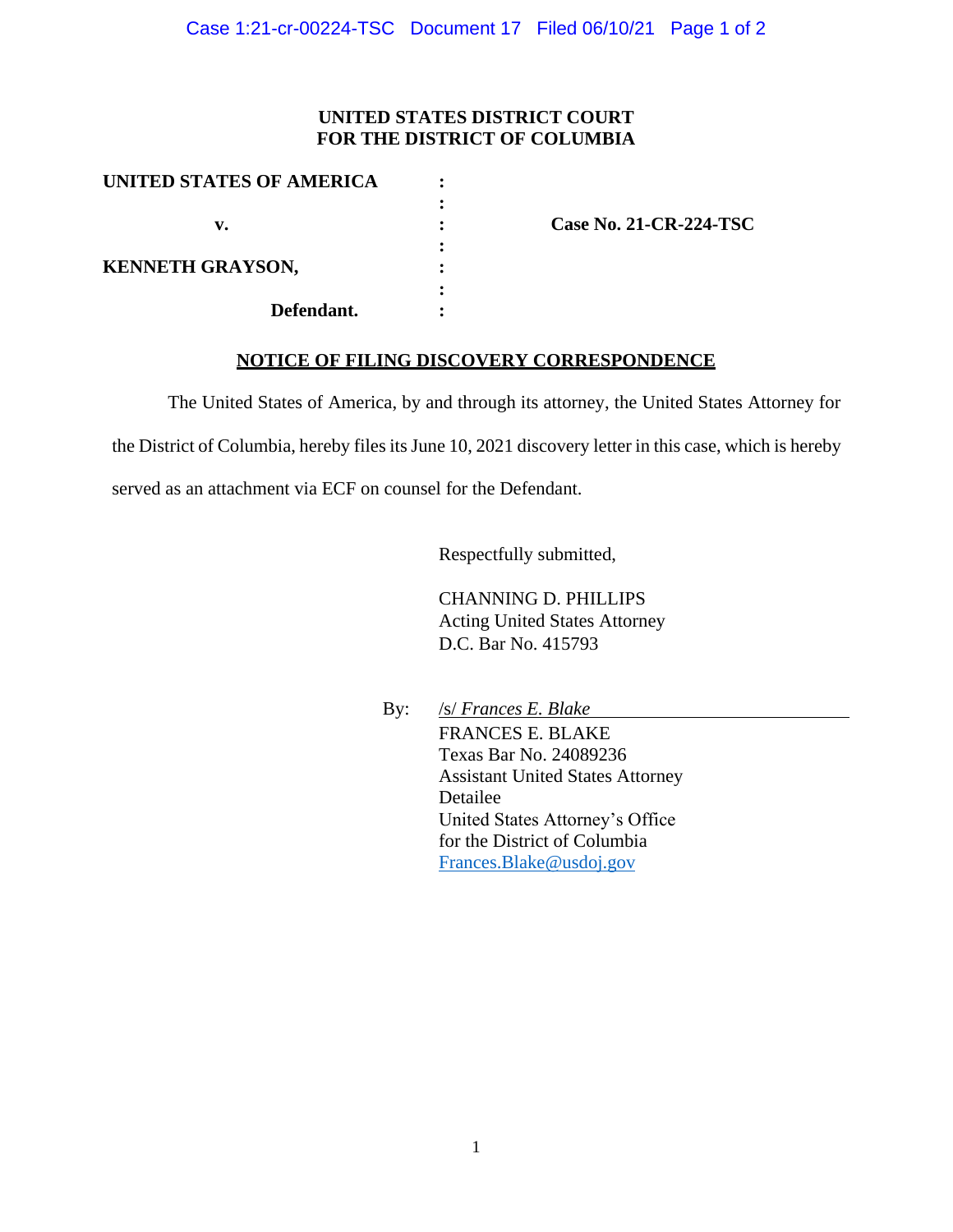Case 1:21-cr-00224-TSC Document 17 Filed 06/10/21 Page 2 of 2

## **CERTIFICATE OF SERVICE**

On June 10, 2021, a copy of the foregoing was served on counsel of record for the

Defendant via the Court's Electronic Filing System.

/s/ *Frances E. Blake* FRANCES E. BLAKE Assistant United States Attorney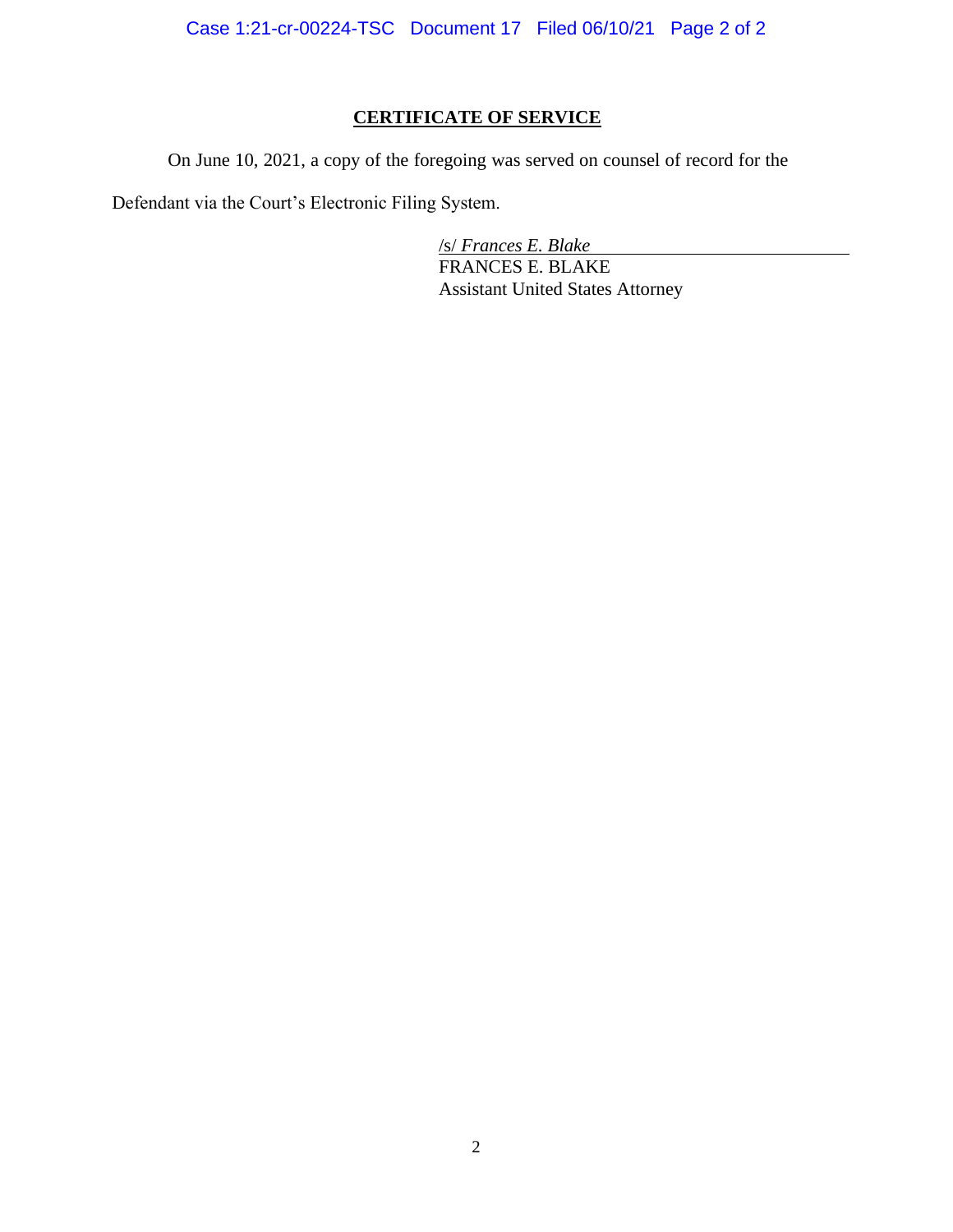## Case 1:21-cr-00224-TSC Document 17-1 Filed 06/10/21 Page 1 of 2



U.S. Department of Justice

Channing D. Phillips Acting United States Attorney

*District of Columbia*

*Judiciary Center 555 Fourth St., N.W. Washington, D.C. 20530*

June 10, 2021

Mr. David Bos, Esq. Attorney for Kenneth Grayson Email: David\_Bos@fd.org

> Re: *United States v. Kenneth Grayson* Case No. 1:21-CR-224-TSC

Dear Counsel:

In accordance with Rule 16 of the Federal Rules of Criminal Procedure and as otherwise required by law (*e.g.*, *Brady v. Maryland*, 373 U.S. 63 (1963), *United States v. Giglio*, 405 U.S. 150 (1972)), on June 10, 2021, the Government supplemented its two prior discovery productions by uploading the following items of preliminary discovery through USAfx:

- (1) FBI Report FB Records
- (2) FBI Report Tip
- (3) FBI Report Tip-Open Source
- (4) FBI Report Address ID
- (5) FBI Report Open Source
- (6) FBI Report NCIC EC
- (7) FBI Report Preservation Requests
- (8) FBI Report FISUR Request
- (9) FBI Report Crypt Video

The Government will continue to supplement discovery in this case. Due to the extraordinary nature of the January 6, 2021 Capitol Attack, the government anticipates that a large volume of materials may contain information relevant to this prosecution. These materials may include, but are not limited to, surveillance video, statements of similarly situated defendants, forensic searches of electronic devices and social media accounts of similarly situated defendants, and citizen tips. The Government is working to develop a system that will facilitate access to these materials. In the meantime, please let me know if there are any categories of information that you believe are particularly relevant to your client.